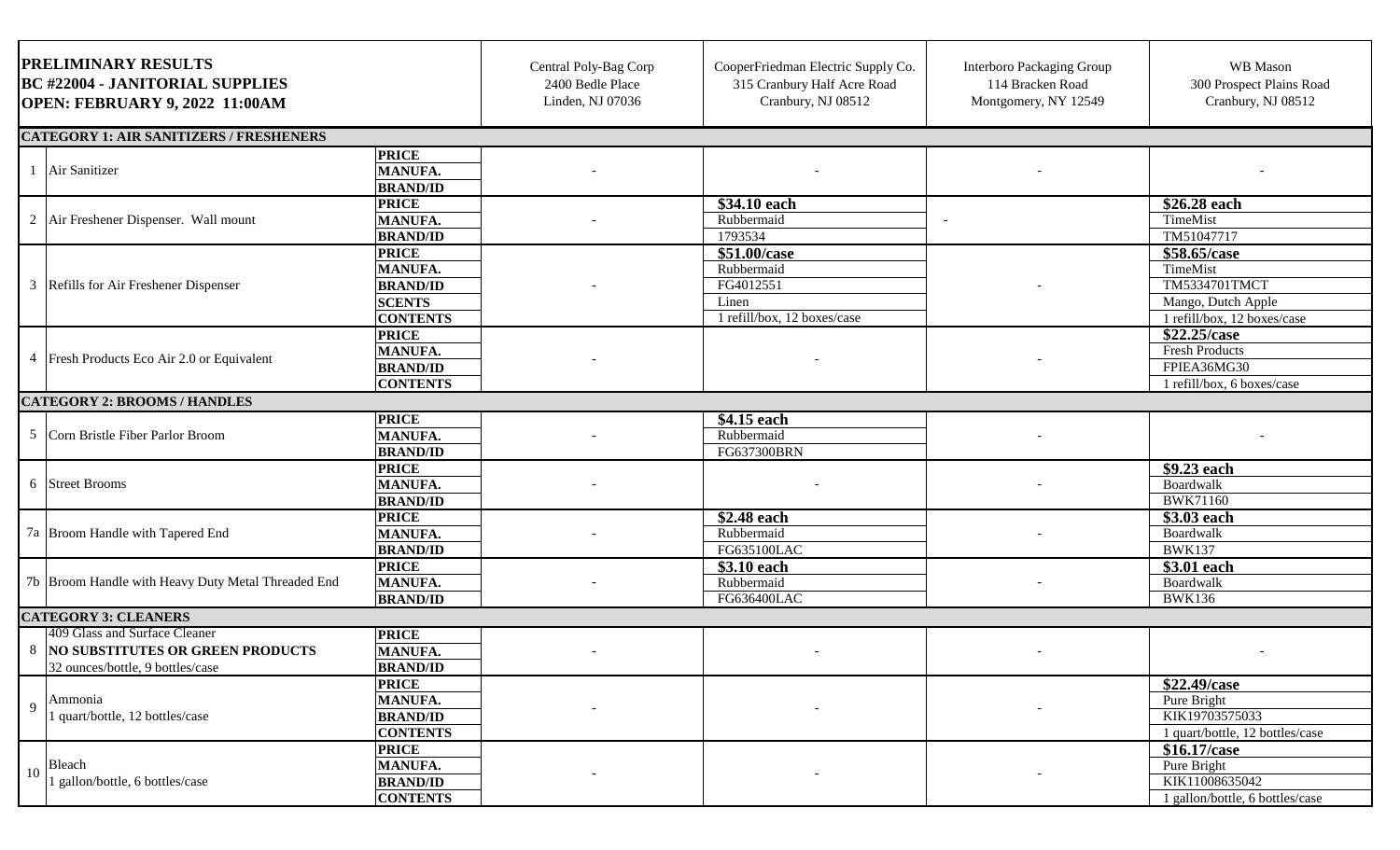| <b>PRELIMINARY RESULTS</b><br><b>BC #22004 - JANITORIAL SUPPLIES</b><br><b>OPEN: FEBRUARY 9, 2022 11:00AM</b> |                            | Central Poly-Bag Corp<br>2400 Bedle Place<br>Linden, NJ 07036 | CooperFriedman Electric Supply Co.<br>315 Cranbury Half Acre Road<br>Cranbury, NJ 08512 | <b>Interboro Packaging Group</b><br>114 Bracken Road<br>Montgomery, NY 12549 | WB Mason<br>300 Prospect Plains Road<br>Cranbury, NJ 08512 |
|---------------------------------------------------------------------------------------------------------------|----------------------------|---------------------------------------------------------------|-----------------------------------------------------------------------------------------|------------------------------------------------------------------------------|------------------------------------------------------------|
| <b>PRICE</b>                                                                                                  |                            |                                                               |                                                                                         |                                                                              | \$22.58/case                                               |
| Bowl Emulsion Cleaner, Acid Type                                                                              | MANUFA.                    |                                                               |                                                                                         |                                                                              | National Chemical                                          |
| 32 ounces/bottle, 12 bottles/case                                                                             | <b>BRAND/ID</b>            |                                                               |                                                                                         |                                                                              | <b>NCL1730</b>                                             |
|                                                                                                               | <b>CONTENTS</b>            |                                                               |                                                                                         |                                                                              | 32 ounces/bottle, 12 bottles/case                          |
| <b>PRICE</b>                                                                                                  |                            |                                                               |                                                                                         |                                                                              | \$102.94/case                                              |
| <b>Brass Polish</b><br>12                                                                                     | MANUFA.                    |                                                               |                                                                                         |                                                                              | Sheila Shine                                               |
| gallon/can, 4 cans/case                                                                                       | <b>BRAND/ID</b>            |                                                               |                                                                                         |                                                                              | SSI4CT                                                     |
|                                                                                                               | <b>CONTENTS</b>            |                                                               |                                                                                         |                                                                              | 1 gallon/can, 4 cans/case                                  |
| <b>PRICE</b>                                                                                                  |                            |                                                               |                                                                                         |                                                                              | \$31.69/case                                               |
| Carpet Stain & Spot Remover<br>13                                                                             | <b>MANUFA.</b>             |                                                               |                                                                                         |                                                                              | <b>National Chemical</b>                                   |
| 16 ounces/spray cans, 12 spray cans/case                                                                      | <b>BRAND/ID</b>            |                                                               |                                                                                         |                                                                              | <b>NCL2001</b>                                             |
|                                                                                                               | <b>CONTENTS</b>            |                                                               |                                                                                         |                                                                              | 18 ounces/can, 12 cans/case                                |
| <b>PRICE</b>                                                                                                  |                            |                                                               |                                                                                         |                                                                              | \$47.49/case                                               |
| <b>Comet Powder Cleanser</b>                                                                                  | <b>MANUFA.</b>             |                                                               |                                                                                         |                                                                              | Proctor + Gamble                                           |
| 21 ounces/can, 6 cans/case                                                                                    | <b>BRAND/ID</b>            |                                                               |                                                                                         |                                                                              | <b>PGC32987CT</b>                                          |
|                                                                                                               | <b>CONTENTS</b>            |                                                               |                                                                                         |                                                                              | 21 ounces/can, 24 cans/case<br>\$59.30/case                |
| <b>PRICE</b><br>Comet with Bleach                                                                             |                            |                                                               |                                                                                         |                                                                              | $Proctor + Gamble$                                         |
| 15<br>gallon/bottle, 3 bottles/case                                                                           | MANUFA.<br><b>BRAND/ID</b> |                                                               |                                                                                         |                                                                              | PGC02291CT                                                 |
|                                                                                                               | <b>CONTENTS</b>            |                                                               |                                                                                         |                                                                              | 1 gallon/bottle, 3 bottles/case                            |
| <b>PRICE</b>                                                                                                  |                            |                                                               |                                                                                         |                                                                              | \$26.47/case                                               |
| Liquid Dish Soap                                                                                              | <b>MANUFA.</b>             |                                                               |                                                                                         |                                                                              | National Chemical                                          |
| 16<br>quart/bottle, 12 bottles/case                                                                           | <b>BRAND/ID</b>            |                                                               |                                                                                         |                                                                              | <b>NCL110129</b>                                           |
|                                                                                                               | <b>CONTENTS</b>            |                                                               |                                                                                         |                                                                              | 4 quarts/bottle, 4 bottles/case                            |
| <b>PRICE</b>                                                                                                  |                            |                                                               |                                                                                         |                                                                              | \$36.57/case                                               |
| <b>Furniture Polish</b>                                                                                       | MANUFA.                    |                                                               |                                                                                         |                                                                              | National Chemical                                          |
| 17 Lemon Scent                                                                                                | <b>BRAND/ID</b>            |                                                               |                                                                                         |                                                                              | <b>NCL2007</b>                                             |
| 12.5 ounces/can, 12 cans/case                                                                                 | <b>CONTENTS</b>            |                                                               |                                                                                         |                                                                              | 18 ounces/can, 12 cans/case                                |
| <b>PRICE</b>                                                                                                  |                            |                                                               |                                                                                         |                                                                              | \$17.66/case                                               |
| Glass and Mirror Cleaner                                                                                      | MANUFA.                    |                                                               |                                                                                         |                                                                              | National Chemical                                          |
| 18<br>1 gallon/bottle, 4 bottles/case                                                                         | <b>BRAND/ID</b>            |                                                               |                                                                                         |                                                                              | <b>NCL130429</b>                                           |
|                                                                                                               | <b>CONTENTS</b>            |                                                               |                                                                                         |                                                                              | 1 gallon/bottle, 4 bottles/case                            |
| <b>PRICE</b>                                                                                                  |                            |                                                               |                                                                                         |                                                                              |                                                            |
| Glass Cleaner in Trigger Spray Bottle<br>19                                                                   | <b>MANUFA.</b>             |                                                               |                                                                                         |                                                                              |                                                            |
| 32 ounces/bottle, 12 bottles/case                                                                             | <b>BRAND/ID</b>            |                                                               |                                                                                         |                                                                              |                                                            |
| <b>PRICE</b>                                                                                                  |                            |                                                               |                                                                                         |                                                                              | \$34.06/case                                               |
| Soap and Scum Remover                                                                                         | <b>MANUFA.</b>             |                                                               |                                                                                         |                                                                              | National Chemical                                          |
| 20<br>32 ounces/spray bottle, 12 spray bottles/case                                                           | <b>BRAND/ID</b>            |                                                               |                                                                                         |                                                                              | <b>NCL1745</b>                                             |
|                                                                                                               | <b>CONTENTS</b>            |                                                               |                                                                                         |                                                                              | 32 ounces/bottle, 12 bottles/case                          |
| <b>PRICE</b>                                                                                                  |                            |                                                               |                                                                                         |                                                                              |                                                            |
| Spic & Span Powder<br>$\sqrt{21}$                                                                             | <b>MANUFA.</b>             |                                                               |                                                                                         |                                                                              |                                                            |
| 27 ounces/box, 12 boxes/case                                                                                  | <b>BRAND/ID</b>            |                                                               |                                                                                         |                                                                              |                                                            |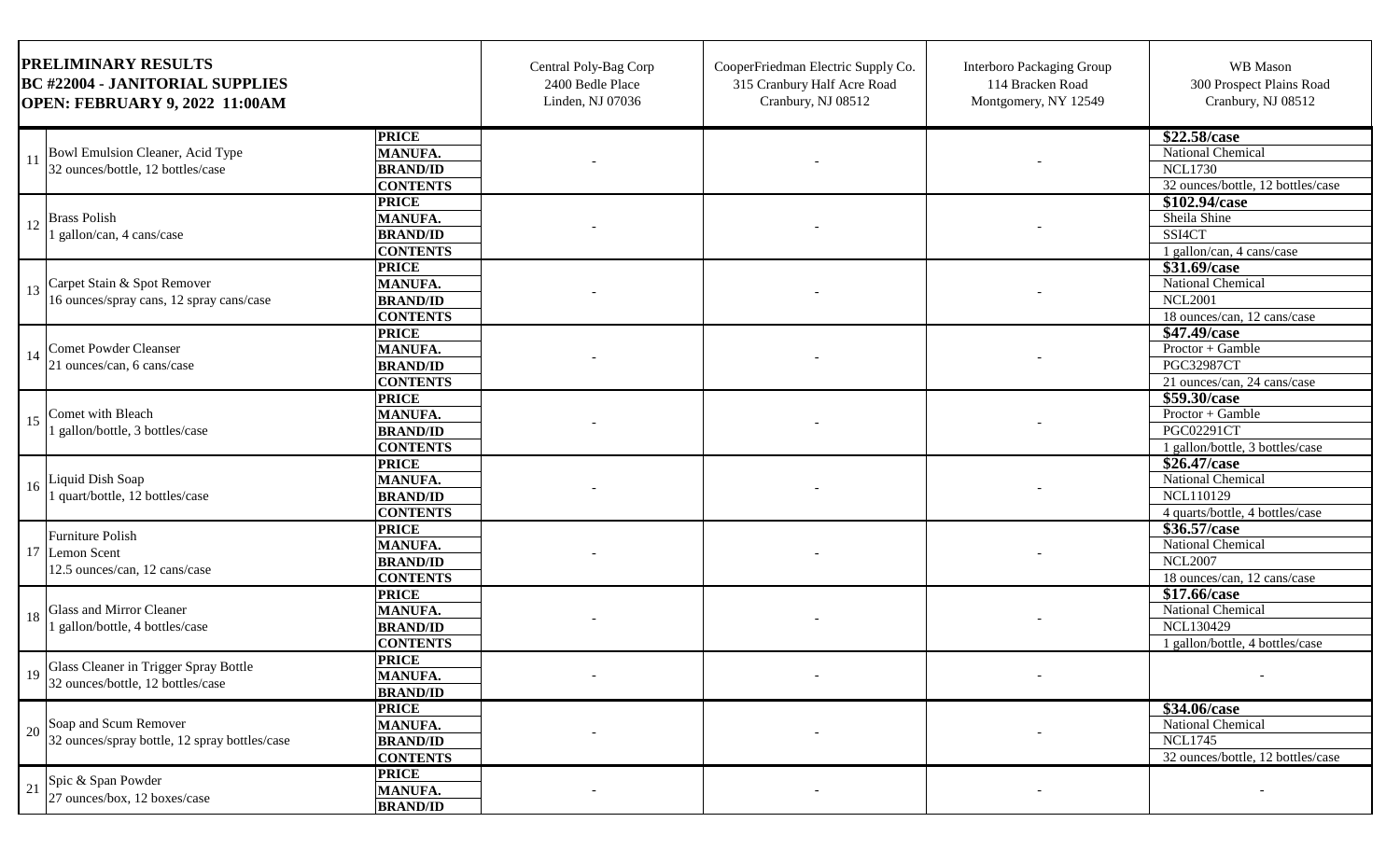| PRELIMINARY RESULTS<br><b>BC #22004 - JANITORIAL SUPPLIES</b><br>OPEN: FEBRUARY 9, 2022 11:00AM         |                                                                      | Central Poly-Bag Corp<br>2400 Bedle Place<br>Linden, NJ 07036 | CooperFriedman Electric Supply Co.<br>315 Cranbury Half Acre Road<br>Cranbury, NJ 08512 | Interboro Packaging Group<br>114 Bracken Road<br>Montgomery, NY 12549 | WB Mason<br>300 Prospect Plains Road<br>Cranbury, NJ 08512                         |
|---------------------------------------------------------------------------------------------------------|----------------------------------------------------------------------|---------------------------------------------------------------|-----------------------------------------------------------------------------------------|-----------------------------------------------------------------------|------------------------------------------------------------------------------------|
| Vandal Remover Aerosol Can<br>22 NO PETROLEUM DISTILLATE BASE PRODUCTS<br>16 ounces/can, 12 cans/case   | <b>PRICE</b><br><b>MANUFA.</b><br><b>BRAND/ID</b>                    |                                                               |                                                                                         |                                                                       |                                                                                    |
| 23 Magic Eraser Sponges or Equivalent                                                                   | <b>PRICE</b><br><b>MANUFA.</b><br><b>BRAND/ID</b>                    |                                                               |                                                                                         |                                                                       |                                                                                    |
| 24 Stainless Steel Wipes                                                                                | <b>PRICE</b><br><b>MANUFA.</b><br><b>BRAND/ID</b>                    |                                                               |                                                                                         |                                                                       |                                                                                    |
| 25 Glass Cleaner Wipes                                                                                  | <b>PRICE</b><br><b>MANUFA.</b><br><b>BRAND/ID</b>                    |                                                               |                                                                                         |                                                                       |                                                                                    |
| <b>CATEGORY 4: DISINFECTANTS</b>                                                                        |                                                                      |                                                               |                                                                                         |                                                                       |                                                                                    |
| Pine-Sol<br>26 NO SUBSTITUTES OR GREEN PRODUCTS<br>144 ounces/bottle, 3 bottles/case                    | <b>PRICE</b><br><b>MANUFA.</b><br><b>BRAND/ID</b><br><b>CONTENTS</b> |                                                               |                                                                                         |                                                                       | \$31.84/case<br>Clorox<br>CL035418<br>144 ounces/bottle, 3 bottles/case            |
| Germicidal Foam Cleaner<br>27<br>20 ounces/can, 12 cans/case                                            | <b>PRICE</b><br>MANUFA.<br><b>BRAND/ID</b><br><b>CONTENTS</b>        |                                                               |                                                                                         |                                                                       | \$31.19/case<br>National Chemical<br><b>NCL2003</b><br>18 ounces/can, 12 cans/case |
| Germicidal Spray<br>28<br>19 ounces/can, 12 cans/case                                                   | <b>PRICE</b><br><b>MANUFA.</b><br><b>BRAND/ID</b><br><b>CONTENTS</b> |                                                               |                                                                                         |                                                                       | \$40.19/case<br>National Chemical<br><b>NCL2004</b><br>15 ounces/can, 12 cans/case |
| CleanSmart Toy Disinfectant Spray, or Equivalent<br>29 NO BLEACH, DYES OR CHEMICALS<br>16 ounces/bottle | <b>PRICE</b><br><b>MANUFA.</b><br><b>BRAND/ID</b>                    |                                                               |                                                                                         |                                                                       |                                                                                    |
| <b>CATEGORY 5: DUST MOP HEADS / FRAMES AND HANDLES</b>                                                  |                                                                      |                                                               |                                                                                         |                                                                       |                                                                                    |
| Looped-End Dust Mop<br>30<br>24" x 5"                                                                   | <b>PRICE</b><br><b>MANUFA.</b><br><b>BRAND/ID</b>                    |                                                               | $$8.00$ each<br>Rubbermaid<br>FGJ15300YL00                                              |                                                                       |                                                                                    |
| Looped-End Dust Mop<br>31<br>36" x 5"                                                                   | <b>PRICE</b><br><b>MANUFA.</b><br><b>BRAND/ID</b>                    |                                                               | \$12.15 each<br>Rubbermaid<br>FGJ15500YL00                                              |                                                                       |                                                                                    |
| Looped-End Dust Mop<br>32<br>$60"$ x 5"                                                                 | <b>PRICE</b><br><b>MANUFA.</b><br><b>BRAND/ID</b>                    |                                                               |                                                                                         |                                                                       |                                                                                    |
| Clip-On Dust Mop Frame<br>24" x 5"<br>33                                                                | <b>PRICE</b><br><b>MANUFA.</b><br><b>BRAND/ID</b>                    |                                                               | \$2.60 each<br>Rubbermaid<br>F6M253000000                                               |                                                                       |                                                                                    |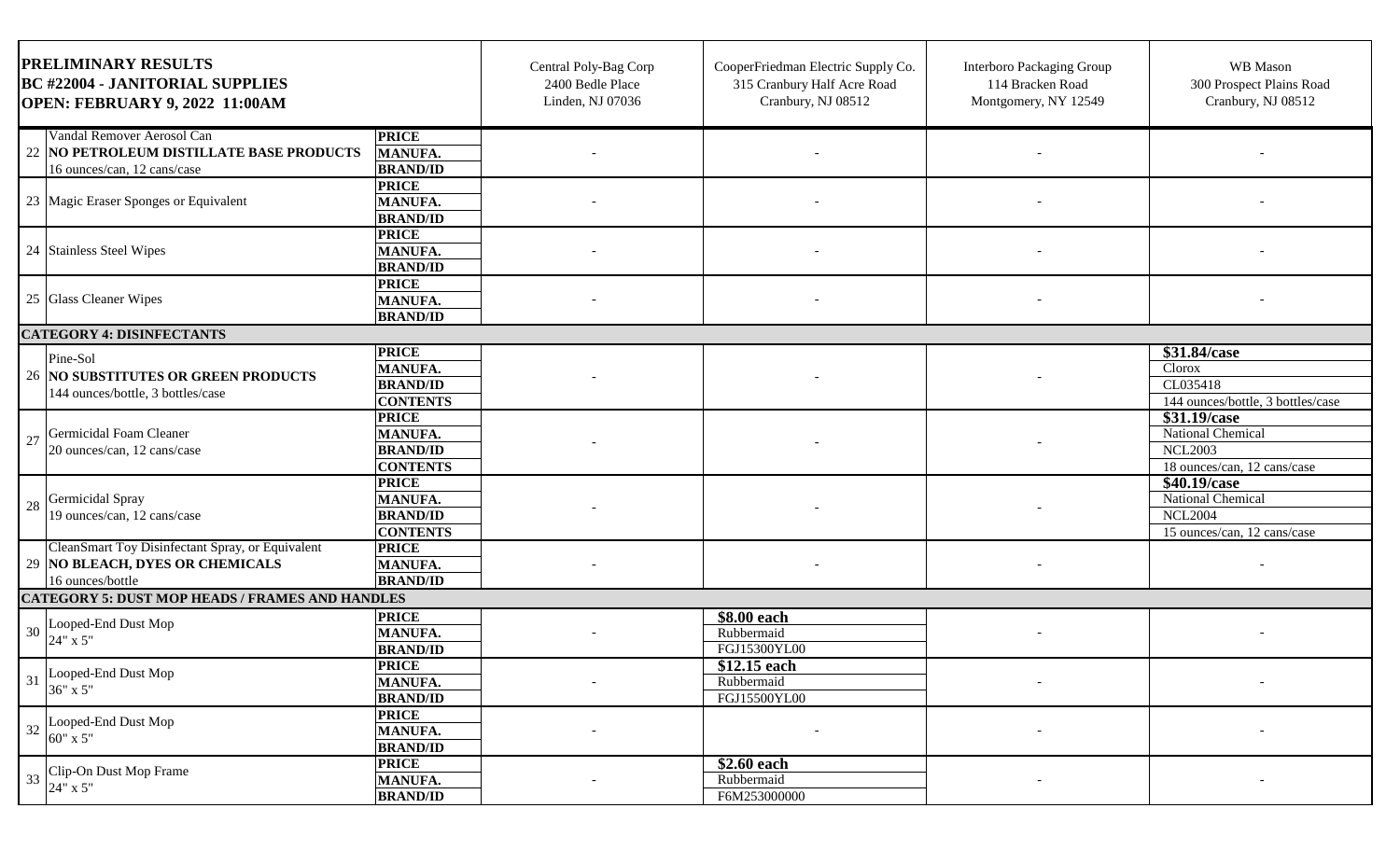| <b>PRELIMINARY RESULTS</b><br><b>BC #22004 - JANITORIAL SUPPLIES</b><br>OPEN: FEBRUARY 9, 2022 11:00AM |                                                                      | Central Poly-Bag Corp<br>2400 Bedle Place<br>Linden, NJ 07036 | CooperFriedman Electric Supply Co.<br>315 Cranbury Half Acre Road<br>Cranbury, NJ 08512 | Interboro Packaging Group<br>114 Bracken Road<br>Montgomery, NY 12549 | WB Mason<br>300 Prospect Plains Road<br>Cranbury, NJ 08512                        |
|--------------------------------------------------------------------------------------------------------|----------------------------------------------------------------------|---------------------------------------------------------------|-----------------------------------------------------------------------------------------|-----------------------------------------------------------------------|-----------------------------------------------------------------------------------|
| Clip-On Dust Mop Frame<br>34a<br>36" x 5"                                                              | <b>PRICE</b><br><b>MANUFA.</b><br><b>BRAND/ID</b>                    |                                                               | \$3.95 each<br>Rubbermaid<br>F6M255000000                                               |                                                                       |                                                                                   |
| Clip-On Dust Mop Frame<br>34b<br>36" x 5"                                                              | <b>PRICE</b><br><b>MANUFA.</b><br><b>BRAND/ID</b>                    |                                                               |                                                                                         |                                                                       |                                                                                   |
| Clip-On Dust Mop Frame<br>35<br>60" x 5"                                                               | <b>PRICE</b><br><b>MANUFA.</b><br><b>BRAND/ID</b>                    |                                                               |                                                                                         |                                                                       |                                                                                   |
| Clip-On Dust Mop Handle<br>36<br>5/16" diameter, 60" long handle                                       | <b>PRICE</b><br><b>MANUFA.</b><br><b>BRAND/ID</b>                    |                                                               |                                                                                         |                                                                       |                                                                                   |
| <b>CATEGORY 6: DUST PANS</b>                                                                           |                                                                      |                                                               |                                                                                         |                                                                       |                                                                                   |
| 37 Heavy-Duty Metal Dust Pan                                                                           | <b>PRICE</b><br><b>MANUFA.</b><br><b>BRAND/ID</b>                    |                                                               |                                                                                         |                                                                       |                                                                                   |
| Rubbermaid 2532 Lobby Pro® Upright Dust Pan with<br>38<br>Cover                                        | <b>PRICE</b><br><b>MANUFA.</b><br><b>BRAND/ID</b>                    |                                                               | \$12.35 each<br>Rubbermaid<br>FG253200BLA                                               |                                                                       |                                                                                   |
| 39 Rubbermaid 2536 Lobby Broom                                                                         | <b>PRICE</b><br><b>MANUFA.</b><br><b>BRAND/ID</b>                    |                                                               | \$3.15 each<br>Rubbermaid<br>FG253600BLA                                                |                                                                       |                                                                                   |
| <b>CATEGORY 7: FLOOR CLEANERS</b>                                                                      |                                                                      |                                                               |                                                                                         |                                                                       |                                                                                   |
| <b>Floor Cleaner</b><br>40<br>gallon/bottle, 4 bottles/case                                            | <b>PRICE</b><br><b>MANUFA.</b><br><b>BRAND/ID</b><br><b>CONTENTS</b> |                                                               |                                                                                         |                                                                       | \$19.41/case<br>National Chemical<br>NCL404829<br>1 gallon/bottle, 4 bottles/case |
| Neutral Floor Cleaner<br>41<br>5 gallons/can                                                           | <b>PRICE</b><br>MANUFA.<br><b>BRAND/ID</b><br><b>CONTENTS</b>        |                                                               |                                                                                         |                                                                       | \$20.78 each<br><b>National Chemical</b><br><b>NCL092521</b><br>5 gallons/can     |
| Floor Wax Stripper, Heavy Duty Concentrate<br>42<br>5 gallons/can                                      | <b>PRICE</b><br><b>MANUFA.</b><br><b>BRAND/ID</b><br><b>CONTENTS</b> |                                                               | $\sim$                                                                                  |                                                                       | \$24.37 each<br>National Chemical<br><b>NCL105020</b><br>5 gallons/can            |
| Maximum Brilliance Floor Finish<br>43<br>5 gallons/pail                                                | <b>PRICE</b><br><b>MANUFA.</b><br><b>BRAND/ID</b><br><b>CONTENTS</b> |                                                               |                                                                                         |                                                                       | \$60.58 each<br>National Chemical<br><b>NCL51021</b><br>5 gallons/pail            |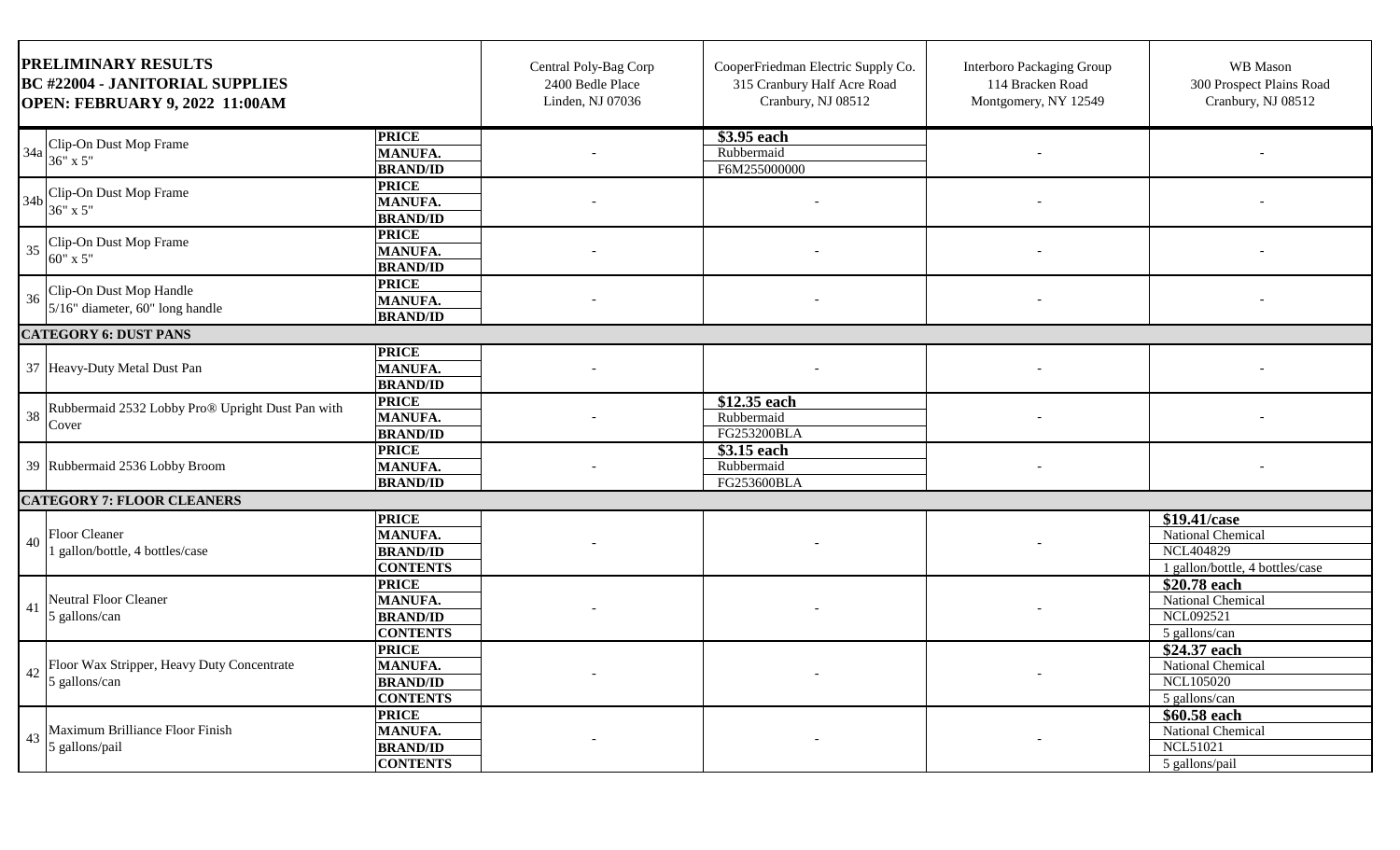| <b>PRELIMINARY RESULTS</b><br><b>BC #22004 - JANITORIAL SUPPLIES</b><br><b>OPEN: FEBRUARY 9, 2022 11:00AM</b>                            |                                                                                               | Central Poly-Bag Corp<br>2400 Bedle Place<br>Linden, NJ 07036 | CooperFriedman Electric Supply Co.<br>315 Cranbury Half Acre Road<br>Cranbury, NJ 08512 | <b>Interboro Packaging Group</b><br>114 Bracken Road<br>Montgomery, NY 12549                                          | WB Mason<br>300 Prospect Plains Road<br>Cranbury, NJ 08512                                   |
|------------------------------------------------------------------------------------------------------------------------------------------|-----------------------------------------------------------------------------------------------|---------------------------------------------------------------|-----------------------------------------------------------------------------------------|-----------------------------------------------------------------------------------------------------------------------|----------------------------------------------------------------------------------------------|
| <b>CATEGORY 8: FLOOR PADS</b>                                                                                                            |                                                                                               |                                                               |                                                                                         |                                                                                                                       |                                                                                              |
| <b>Standard Floor Stripping Pads</b><br>44 Black, 17" diameter<br>5 pads/case                                                            | <b>PRICE</b><br><b>MANUFA.</b><br><b>BRAND/ID</b><br><b>CONTENTS</b>                          |                                                               | \$26.85/case<br>3M<br>7200-17<br>5 pads/case                                            |                                                                                                                       | \$9.45/case<br><b>WB</b> Mason<br><b>WBM720017WB</b><br>5 pads/case                          |
| <b>Standard Floor Pads</b><br>45 Red, 20" diameter<br>5 pads/case                                                                        | <b>PRICE</b><br><b>MANUFA.</b><br><b>BRAND/ID</b><br><b>CONTENTS</b>                          |                                                               | \$33.80/case<br>3M<br>5100-20<br>5 pads/case                                            |                                                                                                                       | \$11.89/case<br>WB Mason<br>WBM510020WB<br>5 pads/case                                       |
| <b>Standard Floor Stripping Pads</b><br>46 Black, 20" diameter<br>5 pads/case                                                            | <b>PRICE</b><br><b>MANUFA.</b><br><b>BRAND/ID</b><br><b>CONTENTS</b>                          |                                                               | \$34.80/case<br>3M<br>7200-20<br>5 pads/case                                            |                                                                                                                       | \$12.24/case<br>WB Mason<br><b>WBM720020WB</b><br>5 pads/case                                |
| <b>Standard Floor Buffing Pads</b><br>47 White, 20" diameter<br>5 pads/case                                                              | <b>PRICE</b><br><b>MANUFA.</b><br><b>BRAND/ID</b><br><b>CONTENTS</b>                          |                                                               | \$33.80/case<br>3M<br>4100-20<br>5 pads/case                                            |                                                                                                                       | \$11.89/case<br>WB Mason<br>WBM410020WB<br>5 pads/case                                       |
| <b>CATEGORY 9: GLOVES</b>                                                                                                                |                                                                                               |                                                               |                                                                                         |                                                                                                                       |                                                                                              |
| Powdered Latex, General Purpose, Disposable Gloves<br>5 mil thick<br>48a<br>Size: Medium<br>100 gloves/box, 10 boxes/case                | <b>PRICE/BOX</b><br><b>PRICE/CASE</b><br>MANUFA.<br><b>BRAND/ID</b><br><b>CONTENTS</b>        |                                                               |                                                                                         | \$89.00/case<br>Med Pride/Spring Fill<br>JobGuard/Med Pride-Med-LG<br>100 gloves/box, 10 boxes/case                   | \$8.36/box<br>\$83.60/case<br>WB Mason<br><b>NWLLGPPFGM</b><br>100 gloves/box, 10 boxes/case |
| Powdered Latex, General Purpose, Disposable Gloves<br>5 mil thick<br>48 <sub>b</sub><br>Size: Large<br>100 gloves/box, 10 boxes/case     | <b>PRICE/BOX</b><br><b>PRICE/CASE</b><br><b>MANUFA.</b><br><b>BRAND/ID</b><br><b>CONTENTS</b> |                                                               |                                                                                         | $\blacksquare$<br>\$89.00/case<br>Med Pride/Spring Fill<br>JobGuard/Med Pride-Lrg-LG<br>100 gloves/box, 10 boxes/case | \$8.36/box<br>\$83.60/case<br>WB Mason<br>NWLLGPPFGL<br>100 gloves/box, 10 boxes/case        |
| Powdered Latex-Free, General Purpose, Disposable Gloves<br>5 mil thick<br>49a<br>Size: Medium<br>100 gloves/box, 10 boxes/case           | <b>PRICE/BOX</b><br><b>PRICE/CASE</b><br><b>MANUFA.</b><br><b>BRAND/ID</b><br><b>CONTENTS</b> |                                                               |                                                                                         | \$74.00/case<br>Med Pride/Safeko<br>Med Pride/Safeko-Med-VG<br>100 gloves/box, 10 boxes/case                          |                                                                                              |
| Powdered Latex-Free, General Purpose, Disposable Glove<br>5 mil thick<br>49 <sub>b</sub><br>Size: Large<br>100 gloves/box, 10 boxes/case | <b>PRICE/BOX</b><br><b>PRICE/CASE</b><br><b>MANUFA.</b><br><b>BRAND/ID</b><br><b>CONTENTS</b> |                                                               |                                                                                         | \$74.00/case<br>Med Pride/Safeko<br>Med Pride/Safeko-Lrg-VG<br>100 gloves/box, 10 boxes/case                          |                                                                                              |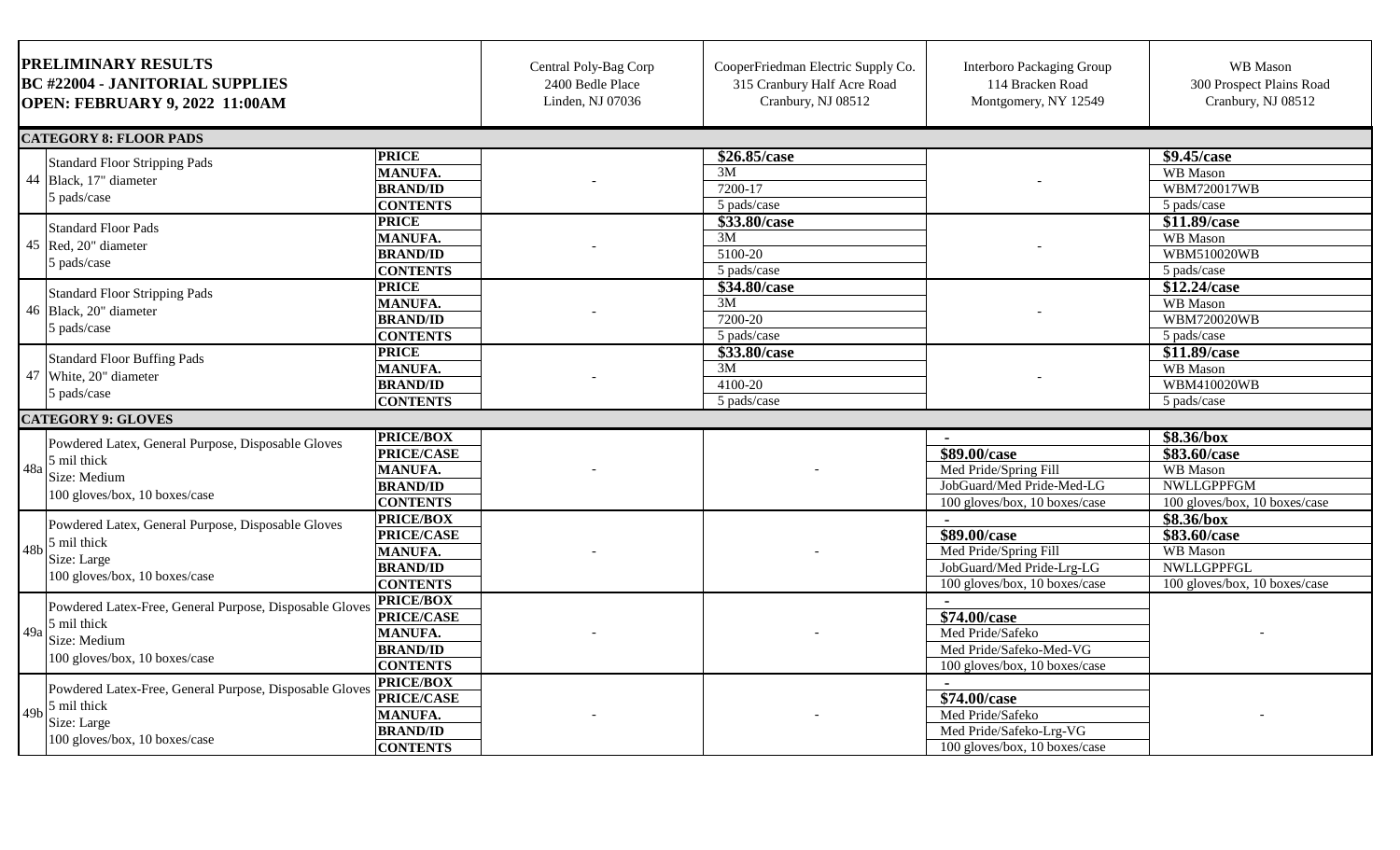| <b>PRELIMINARY RESULTS</b><br><b>BC #22004 - JANITORIAL SUPPLIES</b><br><b>OPEN: FEBRUARY 9, 2022 11:00AM</b> |                                                                                                                                     | Central Poly-Bag Corp<br>2400 Bedle Place<br>Linden, NJ 07036                                 | CooperFriedman Electric Supply Co.<br>315 Cranbury Half Acre Road<br>Cranbury, NJ 08512 | <b>Interboro Packaging Group</b><br>114 Bracken Road<br>Montgomery, NY 12549 | WB Mason<br>300 Prospect Plains Road<br>Cranbury, NJ 08512                                     |                                                                                         |
|---------------------------------------------------------------------------------------------------------------|-------------------------------------------------------------------------------------------------------------------------------------|-----------------------------------------------------------------------------------------------|-----------------------------------------------------------------------------------------|------------------------------------------------------------------------------|------------------------------------------------------------------------------------------------|-----------------------------------------------------------------------------------------|
| 50a                                                                                                           | Economy Clear Vinyl Disposable Gloves, Powder-Free<br>5 mil thick<br>Size: Medium<br>100 gloves/box, 10 boxes/case                  | <b>PRICE/BOX</b><br><b>PRICE/CASE</b><br><b>MANUFA.</b><br><b>BRAND/ID</b><br><b>CONTENTS</b> |                                                                                         |                                                                              | \$48.00/case<br>Med Pride/Safeko<br>Med Pride/Safeko-Med-VPFG<br>100 gloves/box, 10 boxes/case | \$2.80/box<br>\$28.00/case<br>WB Mason<br>NWLVGPCPFGM<br>100 gloves/box, 10 boxes/case  |
|                                                                                                               | Economy Clear Vinyl Disposable Gloves, Powder-Free<br>$50b$ $\frac{5}{3}$ mil thick<br>Size: Large<br>100 gloves/box, 10 boxes/case | <b>PRICE/BOX</b><br><b>PRICE/CASE</b><br><b>MANUFA.</b><br><b>BRAND/ID</b><br><b>CONTENTS</b> |                                                                                         |                                                                              | \$48.00/case<br>Med Pride/Safeko<br>Med Pride/Safeko-Lrg-VPFG<br>100 gloves/box, 10 boxes/case | \$2.80/box<br>\$28.00/case<br>WB Mason<br>NWLVGPCPFGL<br>100 gloves/box, 10 boxes/case  |
|                                                                                                               | <b>CATEGORY 10: SOAP, HAND SANITIZERS, AND DISPENSERS</b>                                                                           |                                                                                               |                                                                                         |                                                                              |                                                                                                |                                                                                         |
| -51                                                                                                           | Liquid Antibacterial Moisturizing Soap<br>7.5 ounces/pump bottle, 12 pump bottles/case                                              | <b>PRICE</b><br><b>MANUFA.</b><br><b>BRAND/ID</b><br><b>CONTENTS</b>                          |                                                                                         |                                                                              |                                                                                                | \$28.82/case<br>Dial<br>DIA84014CT<br>7.5 ounces/bottle, 12 bottles/case                |
|                                                                                                               | Purell Bag-In-Box Original Formula Hand Sanitizer Refills<br>52 NO SUBSTITUTES OR GREEN PRODUCTS<br>1 liter/refill, 8 refills/case  | <b>PRICE</b><br><b>MANUFA.</b><br><b>BRAND/ID</b><br><b>CONTENTS</b>                          |                                                                                         |                                                                              |                                                                                                | \$91.96/case<br>Purell<br>Bag-in-Box Original Formula<br>1 liter/refill ,8 refills/case |
|                                                                                                               | Deb Pure Bacterial Foam Wash<br>53 NO SUBSTITUTES OR GREEN PRODUCTS<br>1 liter/cartridge, 6 cartridges/case                         | <b>PRICE</b><br><b>MANUFA.</b><br><b>BRAND/ID</b>                                             |                                                                                         |                                                                              |                                                                                                |                                                                                         |
| 54                                                                                                            | Natural Orange Pumice Hand Cleaner (Lotion)<br>64 ounces/pump dispenser, 6 pump dispensers/case.                                    | <b>PRICE</b><br><b>MANUFA.</b><br><b>BRAND/ID</b><br><b>CONTENTS</b>                          |                                                                                         |                                                                              |                                                                                                | \$44.95/case<br>GOJO<br>GOJO95804<br>64 ounces/dispens., 4 dispens./case                |
|                                                                                                               | Body and Hair Shampoo<br>I gallon/bottle, 4 bottle/case                                                                             | <b>PRICE</b><br><b>MANUFA.</b><br><b>BRAND/ID</b>                                             |                                                                                         |                                                                              |                                                                                                |                                                                                         |
|                                                                                                               | <b>CATEGORY 11: MISCELLANEOUS</b>                                                                                                   |                                                                                               |                                                                                         |                                                                              |                                                                                                |                                                                                         |
|                                                                                                               | Dust Masks, Disposable<br>50 masks/box                                                                                              | <b>PRICE</b><br><b>MANUFA.</b><br><b>BRAND/ID</b>                                             |                                                                                         |                                                                              |                                                                                                |                                                                                         |
| 57                                                                                                            | Liquid Plumber Drain Opener<br>80 ounces/bottle                                                                                     | <b>PRICE</b><br><b>MANUFA.</b><br><b>BRAND/ID</b><br><b>CONTENTS</b>                          |                                                                                         |                                                                              |                                                                                                | \$50.89 each<br>Clorox<br>CL035286CT<br>80 ounces/bottle                                |
|                                                                                                               | Raid, Black Flag, or Ortho Ant & Roach Killer<br>58 NO SUBSTITUTES OR GREEN PRODUCTS<br>16 ounces/can, 12 cans/case                 | <b>PRICE</b><br><b>MANUFA.</b><br><b>BRAND/ID</b>                                             |                                                                                         |                                                                              |                                                                                                |                                                                                         |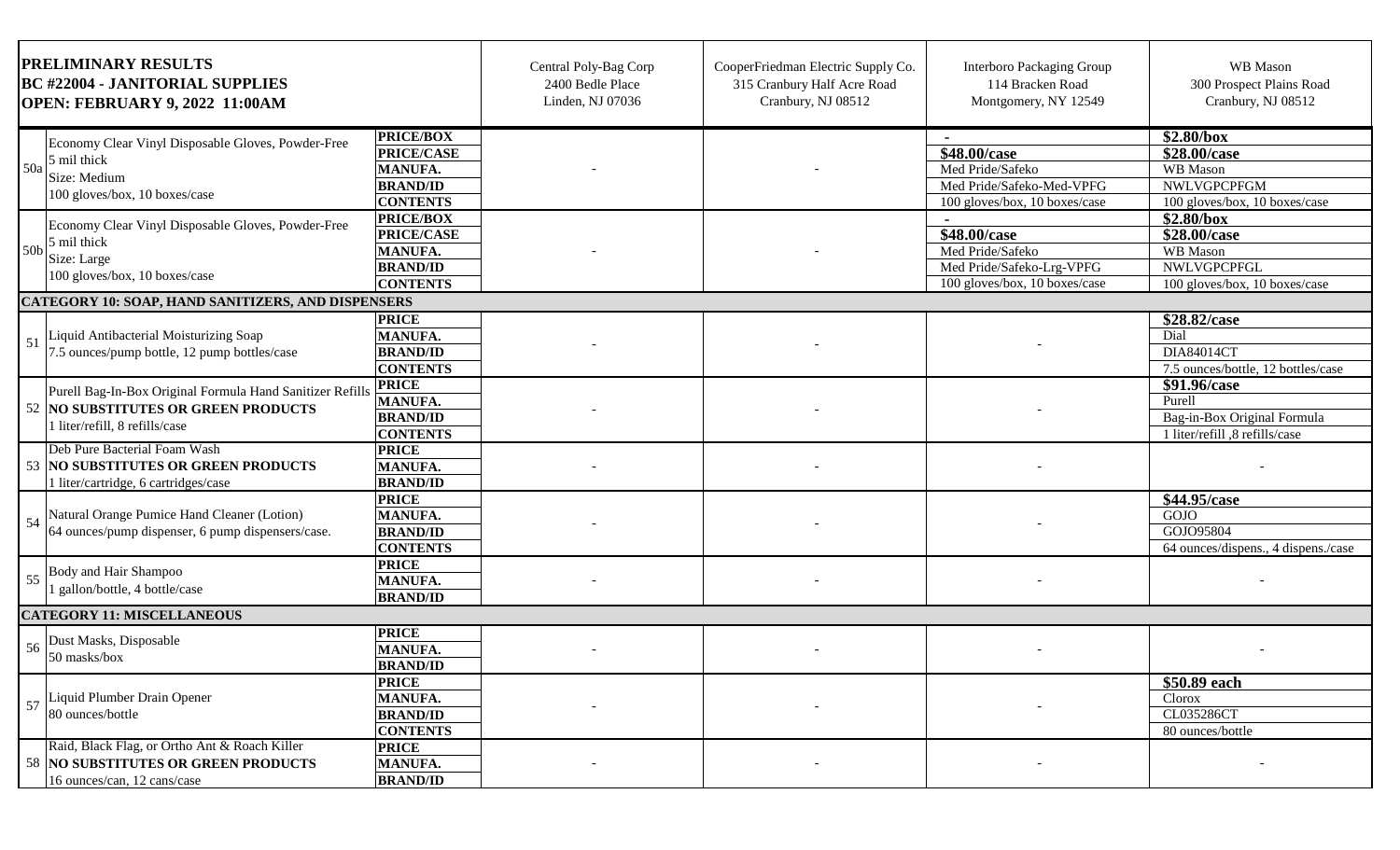| <b>PRELIMINARY RESULTS</b><br><b>BC #22004 - JANITORIAL SUPPLIES</b><br><b>OPEN: FEBRUARY 9, 2022 11:00AM</b>                         |                                                                                                | Central Poly-Bag Corp<br>2400 Bedle Place<br>Linden, NJ 07036                                                               | CooperFriedman Electric Supply Co.<br>315 Cranbury Half Acre Road<br>Cranbury, NJ 08512 | Interboro Packaging Group<br>114 Bracken Road<br>Montgomery, NY 12549 | WB Mason<br>300 Prospect Plains Road<br>Cranbury, NJ 08512                                      |
|---------------------------------------------------------------------------------------------------------------------------------------|------------------------------------------------------------------------------------------------|-----------------------------------------------------------------------------------------------------------------------------|-----------------------------------------------------------------------------------------|-----------------------------------------------------------------------|-------------------------------------------------------------------------------------------------|
| Raid, Black Flag, or Ortho Wasp & Hornet Killer<br><b>PRICE</b><br>59 NO SUBSTITUTES OR GREEN PRODUCTS<br>16 ounces/can, 12 cans/case | MANUFA.<br><b>BRAND/ID</b>                                                                     |                                                                                                                             |                                                                                         |                                                                       |                                                                                                 |
| <b>PRICE</b><br>Sponges with Scrub Surface<br>60 $1\frac{5}{8}$ " x 4 $\frac{1}{4}$ " x 6"<br>24 sponges/case                         | <b>MANUFA.</b><br><b>BRAND/ID</b><br><b>CONTENTS</b>                                           |                                                                                                                             |                                                                                         |                                                                       | \$13.77/case<br>Boardwalk<br><b>BWK174</b><br>20 sponges/case                                   |
| <b>PRICE</b><br>Spray Bottles with Trigger Sprayer<br>61<br>16 ounces/bottle, 12 bottles/case                                         | <b>MANUFA.</b><br><b>BRAND/ID</b><br><b>CONTENTS</b>                                           |                                                                                                                             |                                                                                         |                                                                       | \$0.82/case<br>Tolco<br>TOL120119/110246<br>24 ounces/bottle, 1 bottle/case                     |
| <b>PRICE</b><br>$WD-40$<br>62 NO SUBSTITUTES OR GREEN PRODUCTS<br>16 ounces/can, 12 cans/case                                         | <b>MANUFA.</b><br><b>BRAND/ID</b><br><b>CONTENTS</b>                                           |                                                                                                                             | $\sqrt{$68.40$ /case<br><b>WD40</b><br>490088<br>16 ounces/can, 12 cans/case            |                                                                       | \$99.06/case<br>WD40<br>WDF490088CT<br>16 ounces/can, 12 cans/case                              |
| <b>Blaster Penetrant Lubricant</b><br><b>PRICE</b><br>63 FIX IT RIGHT PB Penetrant<br>11 ounces/can, 12 cans/case                     | <b>MANUFA.</b><br><b>BRAND/ID</b>                                                              |                                                                                                                             |                                                                                         |                                                                       |                                                                                                 |
| <b>PRICE</b><br>64 Mechanical Litter Grabbers                                                                                         | <b>MANUFA.</b><br><b>BRAND/ID</b>                                                              |                                                                                                                             |                                                                                         |                                                                       | \$24.95 each<br>Unger<br>UNGNN900                                                               |
| <b>PRICE</b><br>65 Janitorial Cart with 25 Gallon Vinyl Bag                                                                           | <b>MANUFA.</b><br><b>BRAND/ID</b>                                                              |                                                                                                                             | \$116.00 each<br>Rubbermaid<br>FG617388BLA                                              |                                                                       | \$114.34 each<br>Continental<br>COCP184GY                                                       |
| <b>PRICE</b><br>Rubbermaid® Brute® Tandem Trash Can Dolly<br>66<br>8" x 45"                                                           | <b>MANUFA.</b><br><b>BRAND/ID</b>                                                              |                                                                                                                             | $\overline{$}59.00$ each<br>Rubbermaid<br>FG264600BLA                                   |                                                                       | \$127.32 each<br>Rubbermaid<br>RCP264600BLA                                                     |
| <b>PRICE</b><br><b>Facial Tissues</b><br>$67$ 2-ply<br>100 tissues/box, 10 boxes/case                                                 | <b>MANUFA.</b><br><b>BRAND/ID</b><br><b>CONTENTS</b>                                           |                                                                                                                             |                                                                                         |                                                                       | \$16.06/case<br>Marcal<br><b>MRC2930</b><br>100 tissues/box, 30 boxes/case                      |
| <b>CATEGORY 12: PAPER TOWELS AND DISPENSERS</b>                                                                                       |                                                                                                |                                                                                                                             |                                                                                         |                                                                       |                                                                                                 |
| <b>PRICE</b><br>Scott's Essentials, Order #0200100<br>68<br>6 rolls/case                                                              | <b>MANUFA.</b><br><b>BRAND/ID</b><br><b>CONTENTS</b>                                           |                                                                                                                             |                                                                                         |                                                                       | \$52.26/case<br>Kimberly Clark<br>KCC02000<br>6 rolls/case                                      |
| <b>PRICE</b><br>White Paper Non-Perforated Towels<br>69 8" x 800"<br>12 rolls/case                                                    | <b>MANUFA.</b><br><b>BRAND/ID</b><br><b>EXCEPTIONS</b><br><b>CONTENTS</b><br><b>PRICE/UNIT</b> | \$44.99/case<br>Marcal<br><b>P812N</b><br>$7.87" \times 800'$<br>800 feet/roll, 12 rolls/case<br>\$3.75/roll, \$0.0047/foot |                                                                                         |                                                                       | \$19.55/case<br>Marcal<br>MRCP708B<br>800 feet/roll, 6 rolls/case<br>\$3.26/roll, \$0.0041/foot |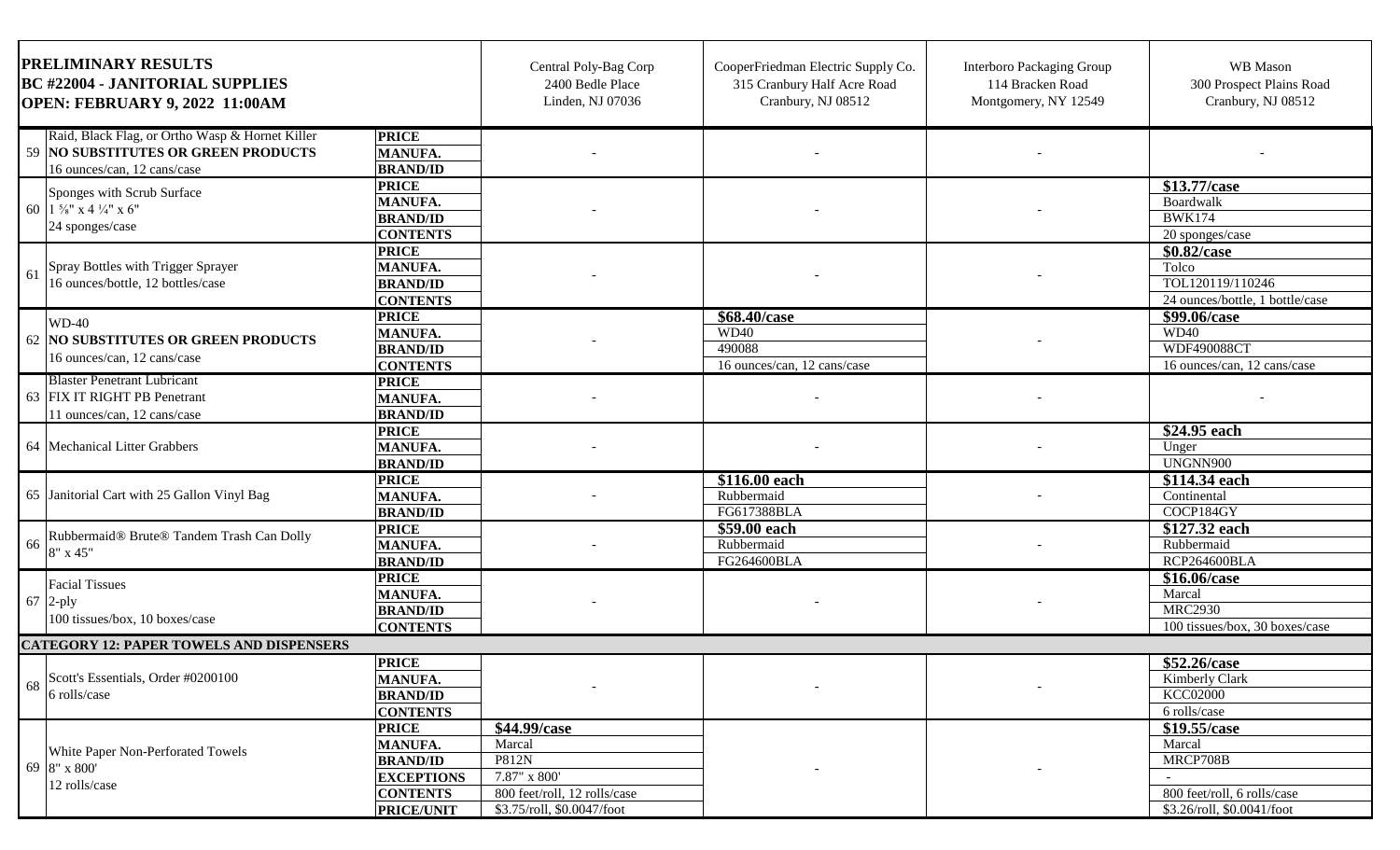| <b>PRELIMINARY RESULTS</b><br><b>BC #22004 - JANITORIAL SUPPLIES</b><br><b>OPEN: FEBRUARY 9, 2022 11:00AM</b> |                                                                                         | Central Poly-Bag Corp<br>2400 Bedle Place<br>Linden, NJ 07036                             | CooperFriedman Electric Supply Co.<br>315 Cranbury Half Acre Road<br>Cranbury, NJ 08512 | <b>Interboro Packaging Group</b><br>114 Bracken Road<br>Montgomery, NY 12549 | WB Mason<br>300 Prospect Plains Road<br>Cranbury, NJ 08512                         |                                                                                |
|---------------------------------------------------------------------------------------------------------------|-----------------------------------------------------------------------------------------|-------------------------------------------------------------------------------------------|-----------------------------------------------------------------------------------------|------------------------------------------------------------------------------|------------------------------------------------------------------------------------|--------------------------------------------------------------------------------|
|                                                                                                               | Scott DRC (Double Recreped) Shop Towels<br>70 10" x 13"<br>Box or roll.                 | <b>PRICE</b><br><b>MANUFA.</b><br><b>BRAND/ID</b><br><b>CONTENTS</b>                      |                                                                                         |                                                                              |                                                                                    | \$63.18/case<br>Kimberly Clark<br>KCC75130<br>55 feet/roll, 30 rolls/case      |
|                                                                                                               | <b>Roll Paper Towels</b><br>71   11" x 9" sheets, 1-ply<br>100 sheets/roll              | <b>PRICE</b><br><b>MANUFA.</b><br><b>BRAND/ID</b><br><b>EXCEPTIONS</b><br><b>CONTENTS</b> | \$19.70/case<br>Marcal<br>6350<br>$11" \ge 8"$<br>85 sheets/roll, 30 rolls/case         |                                                                              |                                                                                    | \$21.90/case<br>Marcal<br><b>MRC06350</b><br>85 sheets/roll, 30 rolls/case     |
|                                                                                                               | <b>CATEGORY 13: TOILET</b>                                                              |                                                                                           |                                                                                         |                                                                              |                                                                                    |                                                                                |
|                                                                                                               | <b>Bowl Mop</b><br>12" Plastic Handle                                                   | <b>PRICE</b><br><b>MANUFA.</b><br><b>BRAND/ID</b>                                         |                                                                                         |                                                                              |                                                                                    | \$1.29 each<br>Boardwalk<br><b>BWK00160</b>                                    |
| 73                                                                                                            | <b>Toilet Bowl Brush</b><br>1.13" trim length, 14.5" length                             | <b>PRICE</b><br><b>MANUFA.</b><br><b>BRAND/ID</b>                                         |                                                                                         | $$1.12$ each<br>Rubbermaid<br>FG631000WHT                                    |                                                                                    | \$1.81 each<br>Rubbermaid<br><b>RCP63100WE</b>                                 |
|                                                                                                               | <b>Toilet Seat Covers</b><br>74 15" x 18"<br>125 covers/pack, 25 packs/case             | <b>PRICE</b><br><b>MANUFA.</b><br><b>BRAND/ID</b><br><b>CONTENTS</b>                      |                                                                                         |                                                                              |                                                                                    | \$36.78/case<br>Boardwalk<br><b>BWKK5000</b><br>125 covers/pack, 25 packs/case |
|                                                                                                               | <b>Tampax Tampons</b><br>75 Regular absorbency<br>500 tampons/case                      | <b>PRICE</b><br><b>MANUFA.</b><br><b>BRAND/ID</b><br><b>CONTENTS</b>                      |                                                                                         |                                                                              |                                                                                    | \$53.30/case<br>Hospeco<br>HOSTAMPAX<br>500 tampons/case                       |
|                                                                                                               | <b>Toilet Paper</b><br>76 3.9" x 4.5" sheets, 2-ply<br>1,000 sheets/roll, 96 rolls/case | <b>PRICE</b><br><b>MANUFA.</b><br><b>BRAND/ID</b><br><b>EXCEPTIONS</b><br><b>CONTENTS</b> | \$40.00/case<br>Resolute<br>115<br>$4"$ x 3.1", 1-ply<br>96 rolls/case                  |                                                                              |                                                                                    | \$34.03/case<br>Resolute<br>ALM235<br>96 rolls/case                            |
|                                                                                                               | Deodorizer Urinal Screen<br>12 screens/case                                             | <b>PRICE</b><br><b>MANUFA.</b><br><b>BRAND/ID</b><br><b>CONTENTS</b>                      |                                                                                         |                                                                              |                                                                                    | \$13.33/case<br>Hospeco<br>HOS01901<br>12 screens/case                         |
| 78                                                                                                            | Complement Urinal and Bowl Blocks<br>6 blocks/case                                      | <b>PRICE</b><br>MANUFA.<br><b>BRAND/ID</b>                                                |                                                                                         |                                                                              |                                                                                    |                                                                                |
|                                                                                                               | <b>CATEGORY 14: TRASH CAN LINERS</b>                                                    |                                                                                           |                                                                                         |                                                                              |                                                                                    |                                                                                |
|                                                                                                               | Trash Can Liners Extra Heavy, 1.5 mil.<br>79 15" x 9" x 23"<br>500 liners/case          | <b>PRICE</b><br><b>MANUFA.</b><br><b>BRAND/ID</b><br><b>CONTENTS</b>                      | \$26.90/case<br>Central Poly<br>CP15923KXM<br>500 liners/case                           |                                                                              | \$26.84/case<br>IBS/Pitt/Glopak, Made in USA<br>INT-15923-X-Hvy<br>500 liners/case | \$31.66/case<br>Heritage<br>HERH4823TK<br>500 liners/case                      |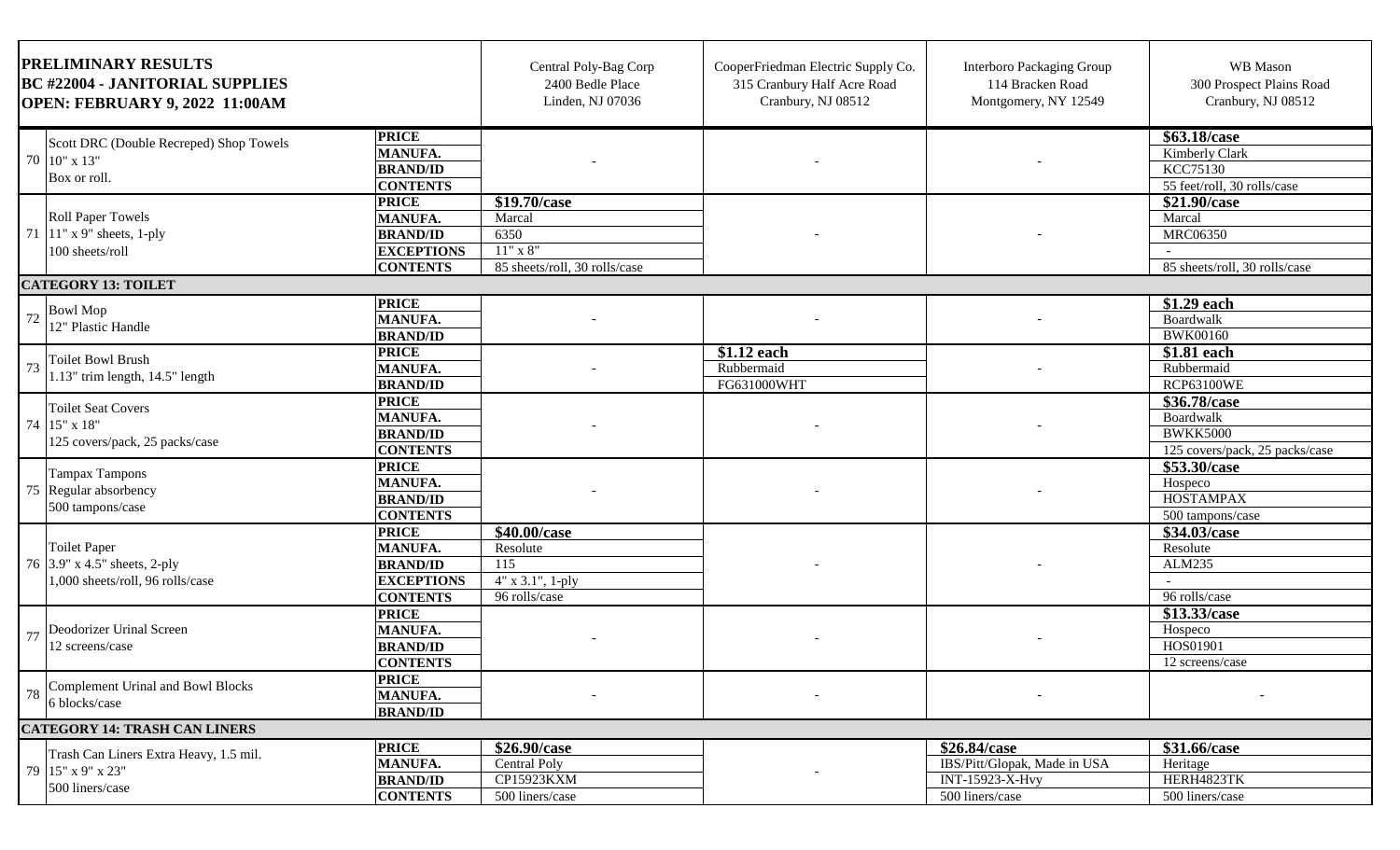| PRELIMINARY RESULTS<br><b>BC #22004 - JANITORIAL SUPPLIES</b><br>OPEN: FEBRUARY 9, 2022 11:00AM |                                                                                                             | Central Poly-Bag Corp<br>2400 Bedle Place<br>Linden, NJ 07036                             | CooperFriedman Electric Supply Co.<br>315 Cranbury Half Acre Road<br>Cranbury, NJ 08512 | <b>Interboro Packaging Group</b><br>114 Bracken Road<br>Montgomery, NY 12549  | WB Mason<br>300 Prospect Plains Road<br>Cranbury, NJ 08512                                          |                                                                                       |
|-------------------------------------------------------------------------------------------------|-------------------------------------------------------------------------------------------------------------|-------------------------------------------------------------------------------------------|-----------------------------------------------------------------------------------------|-------------------------------------------------------------------------------|-----------------------------------------------------------------------------------------------------|---------------------------------------------------------------------------------------|
|                                                                                                 | U.V Stabilized Super Heavy Duty, 3.0 mil. Trash Can Liner MANUFA.<br>80 38" x 60"<br>100 liners/case        | <b>PRICE</b><br><b>BRAND/ID</b><br><b>CONTENTS</b><br><b>PRICE/UNIT</b>                   | \$31.00/case<br>Central Poly<br>CP3860K3<br>100 liners/case<br>\$0.31/liner             |                                                                               | \$17.82/case<br>IBS/Pitt/Glopak, Made in USA<br>INT-3860-Super XH<br>50 liners/case<br>\$0.36/liner |                                                                                       |
| 81                                                                                              | U.V. Stabilized Super Heavy Duty, 3.0 mil. Trash Can<br>Liner<br>22" x 16" x 58"<br>100 liners/case         | <b>PRICE</b><br><b>MANUFA.</b><br><b>BRAND/ID</b><br><b>CONTENTS</b>                      | \$38.00/case<br><b>Central Poly</b><br>CP221658K3<br>100 liners/case                    |                                                                               | \$24.82/case<br>IBS/Pitt/Glopak, Made in USA<br><b>INT-221658-XXH</b><br>100 liners/case            | \$36.04/case<br>Heritage<br>HERX7658QK<br>100 liners/case                             |
|                                                                                                 | Sanitary Receptacle Liners, Rubbermaid #6141<br>82 7 1/2" x 10 1/2" x 3"<br>250 liners/case                 | <b>PRICE</b><br><b>MANUFA.</b><br><b>BRAND/ID</b><br><b>CONTENTS</b><br><b>PRICE/UNIT</b> |                                                                                         | \$15.35/case<br>Rubbermaid<br>FG6141000000<br>250 liners/case<br>\$0.06/liner |                                                                                                     | \$15.91/case<br>Hospeco<br>HOS260<br>500 liners/case<br>\$0.03/liner                  |
|                                                                                                 | <b>CATEGORY 15: WET MOP HEADS / HANDLES / BUCKETS AND WRINGERS</b>                                          |                                                                                           |                                                                                         |                                                                               |                                                                                                     |                                                                                       |
|                                                                                                 | 100% Cotton Web / Fantail Head<br>83 $\left 1\right ^{1/4}$ headband, 4-ply<br>24 ounces/head, 6 heads/case | <b>PRICE</b><br>MANUFA.<br><b>BRAND/ID</b><br><b>CONTENTS</b><br>PRICE/UNIT               |                                                                                         | \$39.90/case<br>Rubbermaid<br>F6A21306WH00<br>6 heads/case<br>\$6.65/head     |                                                                                                     | \$74.88/case<br>Boardwalk<br>BWK424CCT<br>24 ounce/head, 12 heads/case<br>\$6.24/head |
|                                                                                                 | 84 Handle 63" Screw Clamp                                                                                   | <b>PRICE</b><br><b>MANUFA.</b><br><b>BRAND/ID</b>                                         |                                                                                         | \$9.80 each<br>Rubbermaid<br>FGH136000000                                     |                                                                                                     | \$7.72 each<br>Boardwalk<br><b>BWK603</b>                                             |
|                                                                                                 | 85 44 Quart Mop Bucket with Downward Pressure Wringer                                                       | <b>PRICE</b><br><b>MANUFA.</b><br><b>BRAND/ID</b>                                         |                                                                                         | \$99.65 each<br>Rubbermaid<br>FG757688YEL                                     |                                                                                                     |                                                                                       |
|                                                                                                 | <b>CATEGORY 16: TABLEWARE</b>                                                                               |                                                                                           |                                                                                         |                                                                               |                                                                                                     |                                                                                       |
| -86                                                                                             | Foam Insulated Drink Cups, 8 ounce<br>1,000 cups/case                                                       | <b>PRICE</b><br><b>MANUFA.</b><br><b>BRAND/ID</b><br><b>CONTENTS</b>                      |                                                                                         |                                                                               |                                                                                                     | \$26.92/case<br>Dart<br>DCC8J8<br>1,000 cups/case                                     |
| 87                                                                                              | Plastic Cold Drink Cups, 9 ounce<br>$1,000$ cups/case                                                       | <b>PRICE</b><br><b>MANUFA.</b><br><b>BRAND/ID</b><br><b>CONTENTS</b>                      | $\sim$                                                                                  |                                                                               |                                                                                                     | \$28.42/case<br><b>Boardwalk</b><br>BWKTRANSCUP10CT<br>1,000 cups/case                |
| 88                                                                                              | Coated Paper Plates, 9"<br>125 plates/pack                                                                  | <b>PRICE</b><br><b>MANUFA.</b><br><b>BRAND/ID</b><br><b>CONTENTS</b>                      |                                                                                         |                                                                               |                                                                                                     | \$55.80/pack<br>Greenwave<br>GNWTWP010S<br>500 plates/pack                            |
| 89                                                                                              | Plastic Dinner Plates, 6"<br>125 plates/pack                                                                | <b>PRICE</b><br><b>MANUFA.</b><br><b>BRAND/ID</b>                                         |                                                                                         |                                                                               |                                                                                                     |                                                                                       |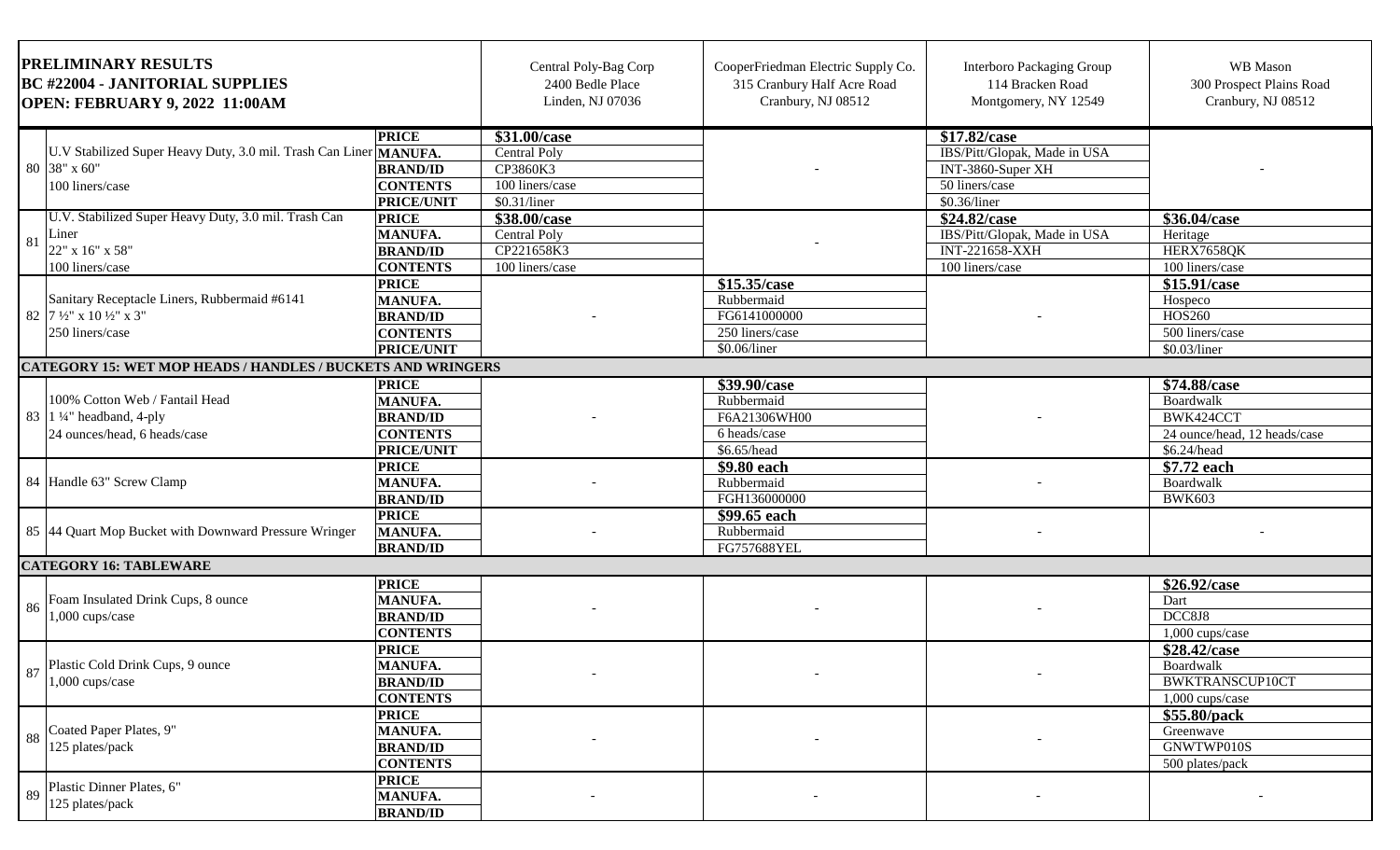| <b>PRELIMINARY RESULTS</b><br><b>BC #22004 - JANITORIAL SUPPLIES</b><br><b>OPEN: FEBRUARY 9, 2022 11:00AM</b>                         | Central Poly-Bag Corp<br>2400 Bedle Place<br>Linden, NJ 07036 | CooperFriedman Electric Supply Co.<br>315 Cranbury Half Acre Road<br>Cranbury, NJ 08512 | <b>Interboro Packaging Group</b><br>114 Bracken Road<br>Montgomery, NY 12549 | WB Mason<br>300 Prospect Plains Road<br>Cranbury, NJ 08512        |
|---------------------------------------------------------------------------------------------------------------------------------------|---------------------------------------------------------------|-----------------------------------------------------------------------------------------|------------------------------------------------------------------------------|-------------------------------------------------------------------|
| <b>PRICE</b><br>Uncoated Paper Plates, 12"<br>90<br>MANUFA.<br>125 plates/pack<br><b>BRAND/ID</b>                                     |                                                               |                                                                                         |                                                                              |                                                                   |
| <b>PRICE</b><br>Uncoated Paper Plates, 6"<br>MANUFA.<br>91<br>125 plates/pack<br><b>BRAND/ID</b><br><b>CONTENTS</b>                   |                                                               |                                                                                         |                                                                              | $$15.20$ /pack<br>Chef's Supply<br>SGV421278<br>1,000 plates/pack |
| <b>PRICE</b><br>Foam Plates, 8 %"<br><b>MANUFA.</b><br>92<br>50 plates/pack<br><b>BRAND/ID</b><br><b>CONTENTS</b>                     |                                                               |                                                                                         |                                                                              | \$30.38/pack<br>Dart<br>DCC9PWQR<br>500 plates/pack               |
| <b>PRICE</b><br>Plastic Salad Bowls, 5 ounce<br>93<br><b>MANUFA.</b><br>125 bowls/pack<br><b>BRAND/ID</b>                             |                                                               |                                                                                         |                                                                              |                                                                   |
| <b>PRICE</b><br>Plastic Cutlery, Forks<br><b>MANUFA.</b><br>94 Medium weight<br><b>BRAND/ID</b><br>500 forks/box<br><b>CONTENTS</b>   |                                                               |                                                                                         |                                                                              | \$9.97/box<br>Crystalware<br>CSWFPPWP1000<br>$1,000$ forks/box    |
| Solo Forks<br><b>PRICE</b><br>95 Heavy weight, NO SUBSTITUTES<br><b>MANUFA.</b><br>500 forks/box<br><b>BRAND/ID</b>                   |                                                               |                                                                                         |                                                                              |                                                                   |
| <b>PRICE</b><br>Plastic Cutlery, Spoons<br><b>MANUFA.</b><br>96 Medium weight<br><b>BRAND/ID</b><br>500 spoons/box<br><b>CONTENTS</b> |                                                               |                                                                                         |                                                                              | \$9.97/box<br>Crystalware<br>CSWTSPPWP1000<br>$1,000$ spoons/box  |
| Solo Spoons<br><b>PRICE</b><br>97 Heavy weight, NO SUBSTITUTES<br>MANUFA.<br><b>BRAND/ID</b><br>500 spoons/box                        |                                                               |                                                                                         |                                                                              |                                                                   |
| <b>PRICE</b><br>Plastic Cutlery, Knives<br>MANUFA.<br>98 Medium weight<br><b>BRAND/ID</b><br>500 knives/box<br><b>CONTENTS</b>        |                                                               |                                                                                         |                                                                              | \$9.97/box<br>Crystalware<br>CSWKNPPWP1000<br>1,000 knives/box    |
| Solo Knives<br><b>PRICE</b><br>99 Heavy weight, NO SUBSTITUTES<br><b>MANUFA.</b><br>500 knives/box<br><b>BRAND/ID</b>                 | $\sim$                                                        | $\overline{\phantom{a}}$                                                                |                                                                              | $\overline{\phantom{a}}$                                          |
| <b>PRICE</b><br>Plastic Banquet Table Cover Roll<br>100<br><b>MANUFA.</b><br>$40^{\circ}$ wide x 300' long<br><b>BRAND/ID</b>         |                                                               |                                                                                         |                                                                              |                                                                   |
| <b>PRICE</b><br>82" Round Table Cover<br>101<br><b>MANUFA.</b><br>3 ply<br><b>BRAND/ID</b>                                            |                                                               |                                                                                         |                                                                              |                                                                   |